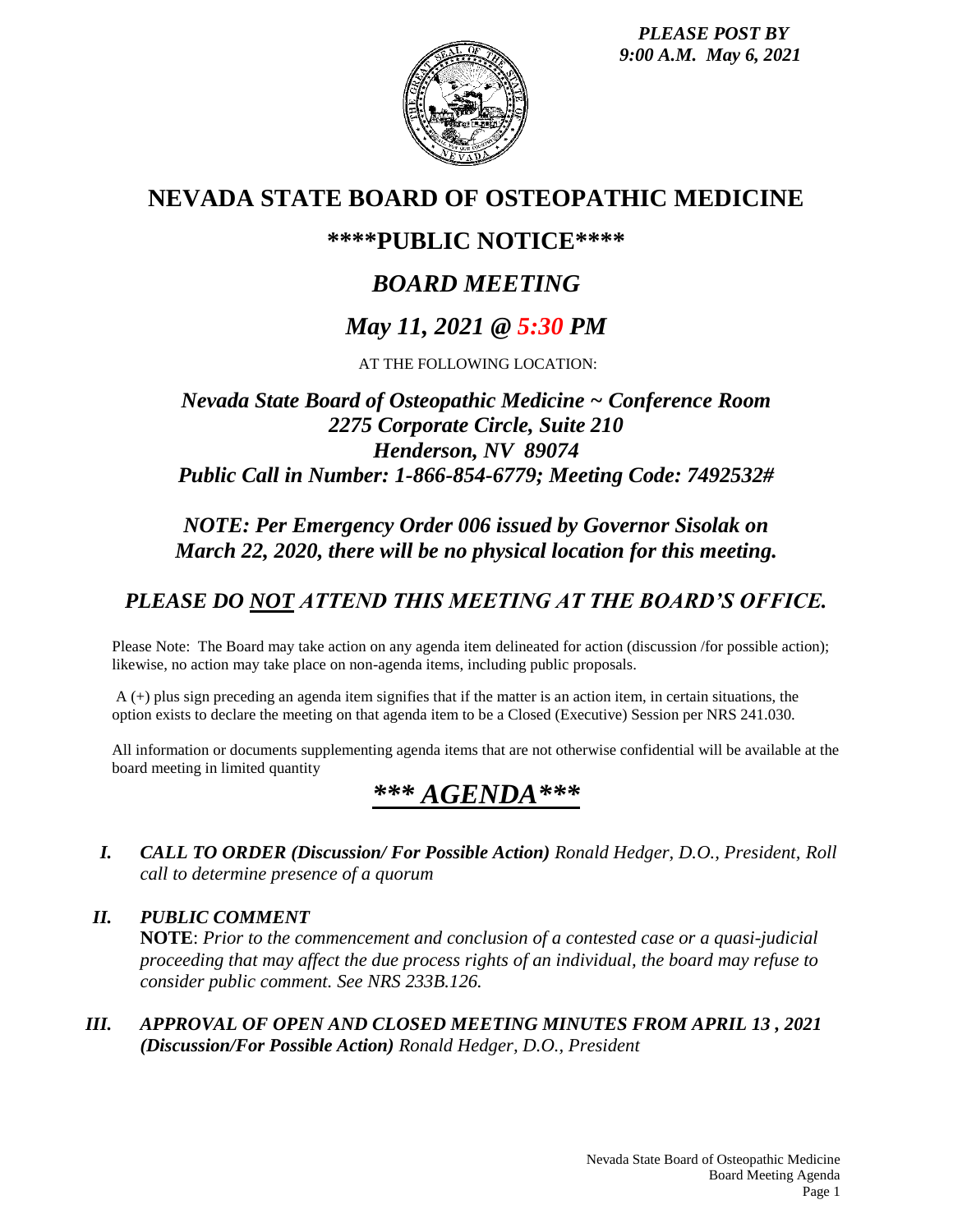#### *IV. CONSENT AGENDA TO GRANT LICENSURE FOR OSTEOPATHIC PHYSICIANS, PHYSICIAN ASSISTANTS, AND SPECIAL LICENSES (Discussion/ For Possible Action) Ronald Hedger, D.O., President*

*Under this item the Board may consider the recommendations of the Executive Director and/or President/Vice President to grant licensure to the below listed applicants. The Board may remove any applicant's name from the consent motion, and may not discuss the contents of the application for licensure without the applicant present following proper notice pursuant to the open meeting law.*

### *Osteopathic Physician Name Specialty*

*Clifton Cassidy, D.O. Family Medicine Olga Garcia, D.O. General Surgery Justin Greenberg, D.O. Pediatrics Chihiro Hirai-Adachi, D.O. OB/GYN Shain Howard, D.O. Orthopedic Surgery Jason Hyde, D.O. Family Medicine Irtqa Ilyas, D.O. Internal Medicine Randy Ip, D.O. Cardiology Braden Jex, D.O. Anesthesiology Kimball Kaufman, IV, D.O. Internal Medicine Stephanie Kost, D.O. Internal Medicine Jennifer McGuirl, D.O. Pediatrics Katan Patel, D.O. Emergency Medicine Jaclyn Ryave, D.O. Family Medicine Iqra Saqib, D.O. Internal Medicine Travis Smith, D.O. Neurology Jeffrey Turner, D.O. Cardiology Brian Vu, D.O. OB/GYN*

*Physician Assistant Supervising Physician Tanner Croshaw, PA-C John DiMuro, D.O.*

*Special Licenses NRS.633.411:*

*Yousif Al-Baghdadi, D.O. UNLVSOM Internal Medicine Joseph Alexander, D.O. UNLVSOM Psychiatry Tajinder Badial, D.O. UNLSOM Internal Medicine Michelle Da Young Baek, D.O. VHS Family Medicine Raveena Bakhru, D.O. UNLVSOM Psychiatry Sue Boo, D.O. Mountain View Transitional Claire Chen, D.O. UNLVSOM Internal Medicine George Chen, D.O. UNLVSOM Internal Medicine Grissim Connery, D.O. UNLVSOM Internal Medicine Austin Davidson, D.O. UNLVSOM Psychiatry Lauren Davidson, D.O. UNLVSOM Psychiatry*

*Ingrid Carter, D.O. Emergency Medicine Andrew Lai, D.O. Physical Medicine/Rehabilitation Danielle Saenz, D.O. Physical Medicine/Rehabilitation*

*Sami Borno, D.O. Sunrise Health General Surgery Allison Boynton, D.O. Mountain View Emergency Medicine Matthew Brockway, D.O. Sunrise Health Internal Medicine Gundip Dhillon, D.O. Sunrise Health Internal Medicine*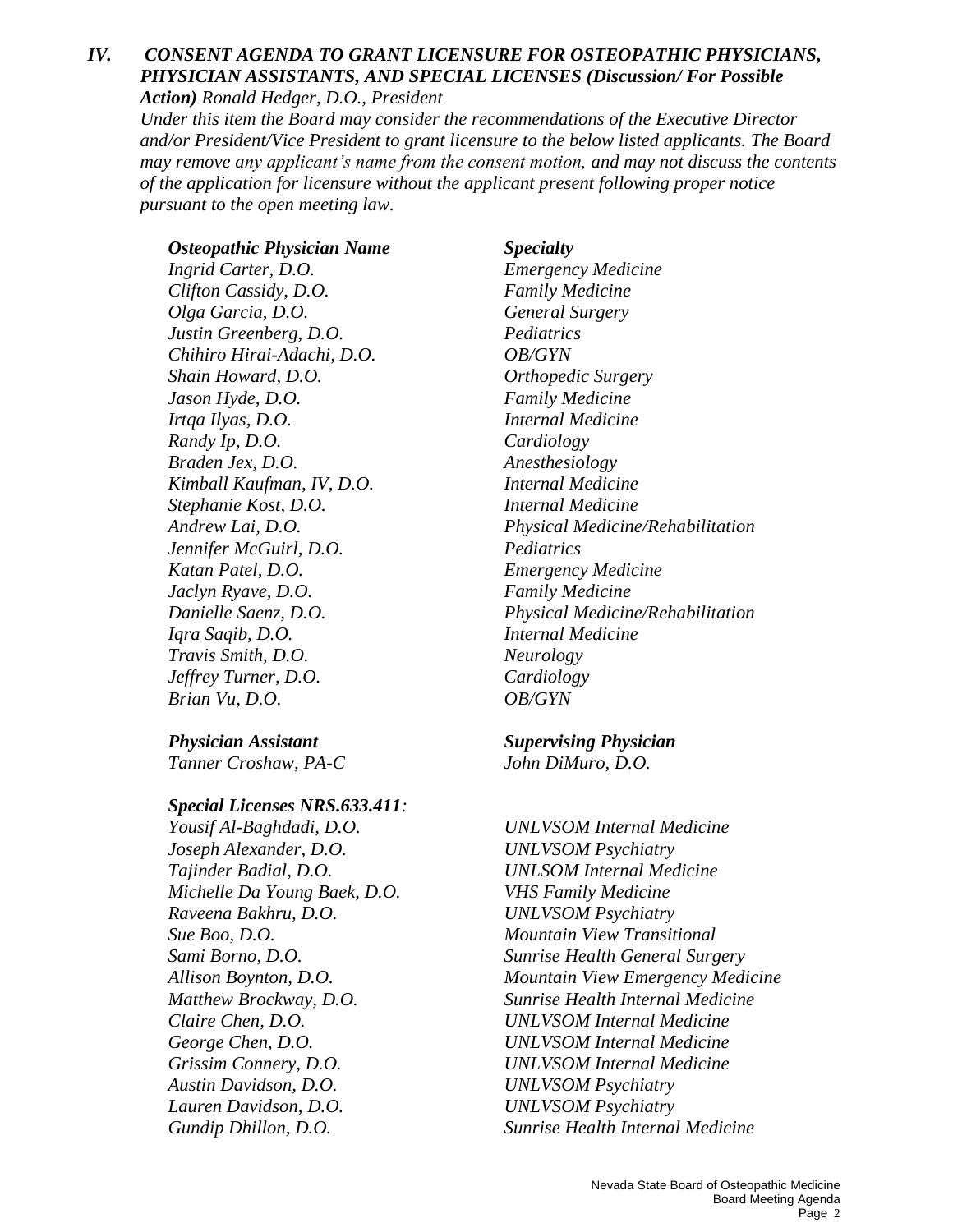*Emily Dorin, D.O. UNLVSOM Psychiatry Zahra Ismail, D.O. UNLVSOM Internal Medicine Nicholas Fiore, D.O. UNR Internal Medicine Mary Roxanne Gillam, D.O. VHS Emergency Medicine Jordan Heser, D.O. Mountain View Anesthesiology Da II Kim, D.O. Mountain View Anesthesiology Cole Kretchmar, D.O. Mountain View Transitional Tracy Lin, D.O. UNR Internal Medicine Valerie Martin, D.O. Sunrise Health OB/GYN Blaine Massey, D.O. UNLVSOM Internal Medicine Desmyn McBride, D.O. Mountain View Anesthesiology William Moffatt, D.O. VHS Family Medicine Max Nguyen, D.O. UNLVSOM Internal Medicine Lauren Olsen, D.O. UNLVSOM Pediatrics Nicole Lorraine Parriera, D.O. UNLVSOM Pediatrics Nitesh Reddy, D.O. UNLVSOM Psychiatry Steven Cyrus Rodriguez, D.O. UNLVSOM Pediatrics Skyler Saunders, D.O. Mountain View Anesthesiology Adam Shafi, D.O. UNLVSOM Psychiatry Joshua Spotkov, D.O. Mountain View Anesthesiology Aaron Sugiyama, D.O. Mountain View Transitional Oliver Tamis, D.O. Mountain View Transitional Chad Terry, D.O. UNLVSOM Psychiatry Thanapath Thantacheva, D.O. Mountain View Transitional Peter Voong, D.O. UNR Internal Medicine Andrew Wojtanowski, D.O. Mountain View Transitional Genti Zylyftari, D.O. UNR Internal Medicine* 

*Andrew Gerenraich, D.O. UNLVSOM Family & Community Medicine Scott Goodsell, D.O. Mountain View Emergency Medicine Andy He, D.O. Sunrise Health Internal Medicine Yema Jalal, D.O. Sunrise Health Internal Medicine Christopher Kegan, D.O. UNLVSOM Family & Community Medicine Andrew Kim, D.O. Sunrise Health Internal Medicine Jason Ma, D.O. Sunrise Health Internal Medicine Sydney Phan, D.O. UNLVSOM Family & Community Medicine Michael David Reese, D.O. UNLVSOM Family & Community Medicine Justin Sandhu, D.O. Sunrise Health Internal Medicine Henry Matthew Santos, D.O. Mountain View Emergency Medicine Jino Soriano, D.O. Mountain View Emergency Medicine Sterling Stolle, D.O. Sunrise Health General Surgery Danny Tran, D.O. Sunrise Health Diagnostic Radiology Weston Truman, D.O. Sunrise Health Internal Medicine Cristian Valdez, D.O. Sunrise Health Internal Medicine Gregory Yim, D.O. Mountain View Emergency Medicine* 

- *V. CONSIDERATION OF APPLICATION FOR FULL LICENSURE FOR PHYSICIAN ASSISTANT JAVIER AVILA, PA-C, (Discussion/For Possible Action/Board may go into closed* **session)** *pursuant to NRS 241.030 to move to a closed session because the discussion will have to do with this applicant's character, alleged misconduct, professional competence, or similar items). Ronald Hedger, D.O., President*
- *VI. CONSIDERATION/ACTION OF LEGISLATIVE BILLS, (Discussion/For Possible Action) Ronald Hedger, D.O., President*